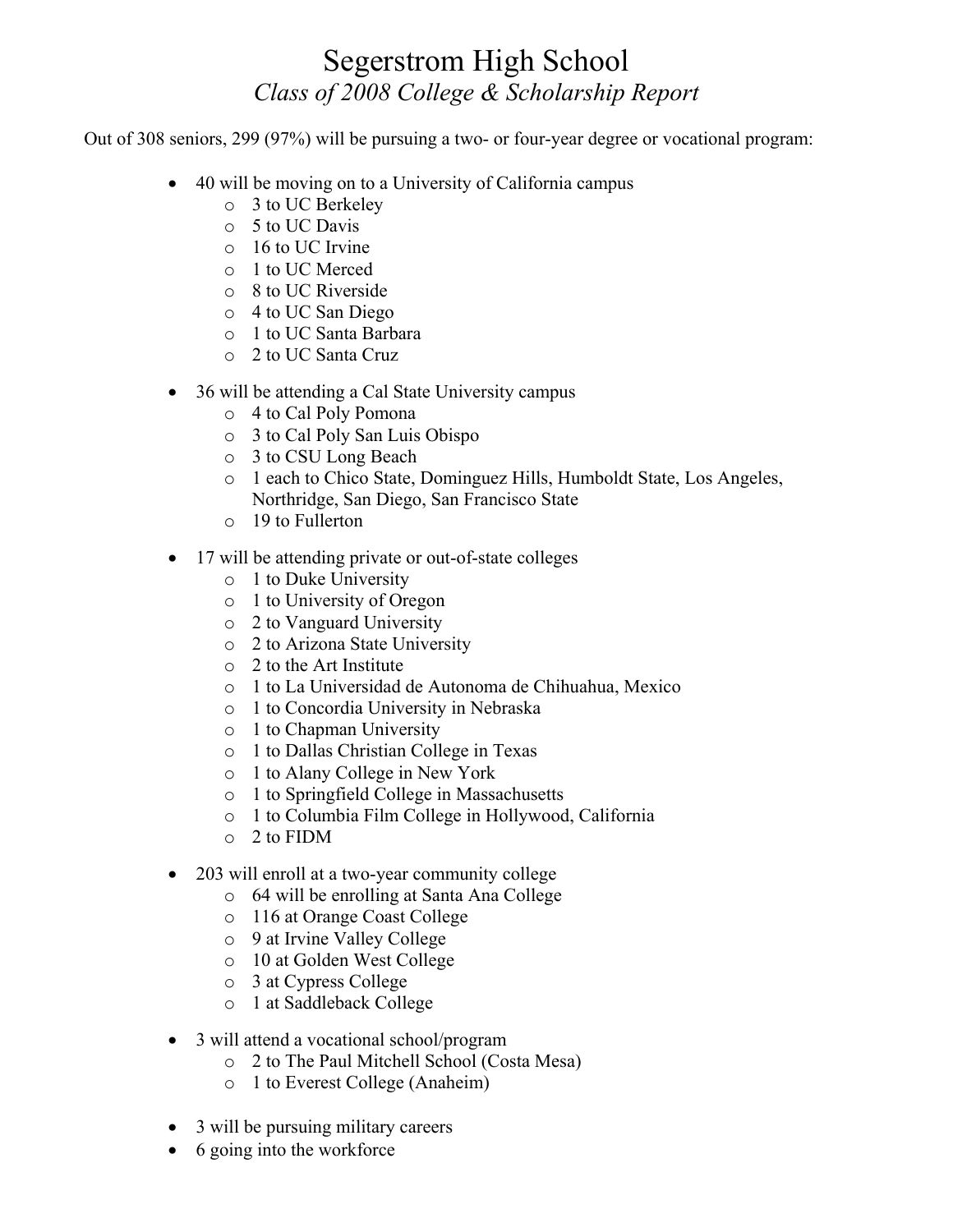## **Scholarship Report**

*A summary of private scholarships only. The report does not include State/Federal aid or university sponsored scholarships.* 

| <b>ACE Scholarship \$1,000 each</b>       | \$7,000            |
|-------------------------------------------|--------------------|
| Emilio Hernandez                          |                    |
| Javier Hernandez                          |                    |
| Abigail Herrera                           |                    |
| Lawrence Lo                               |                    |
| Eric Savengrith                           |                    |
| Lily Tang                                 |                    |
| Kanica Yiep                               |                    |
| <b>Assistance League/ROP Scholarship</b>  | \$1,200            |
| Luis Balderrama                           |                    |
| <b>AVID Standout Scholarship</b>          | \$1,000            |
| Erick Hermida                             |                    |
| <b>Bank of America Scholarship</b>        | $\mathbf S$<br>500 |
| Diana Tran                                |                    |
| <b>Bank of the West Scholarship</b>       | \$1,000            |
| Clara Le                                  |                    |
| <b>Cancer for College</b>                 | \$16,000           |
| Tiffany Chhan                             |                    |
| CJ Segerstrom \$1,000 each                | \$2,000            |
| <b>Taylor Smith</b>                       |                    |
| Perla Cabrera                             |                    |
| <b>Change a Life Foundation/Santa Ana</b> | \$40,000           |
| <b>Education Foundation Scholarship</b>   |                    |
| \$5,000 each student                      |                    |
| Jocelyn Antonio                           |                    |
| <b>Tiffany Chhan</b>                      |                    |
| Jessica Diep                              |                    |
| Scott Nguyen                              |                    |
| Bao Pham                                  |                    |
| Kimberly Pham                             |                    |
| Idalia Servin                             |                    |
| Diana Tran                                |                    |
| <b>College Access</b>                     | \$5,000            |
| <b>Tiffany Chhan</b>                      |                    |
| <b>COSMOS Scholarship</b>                 | \$2,000            |
| Luis Balderrama                           |                    |
| <b>Gear Up Scholarship</b>                | \$7,000            |
| Jocelyn Antonio \$2,000                   |                    |
| Juliet Chico \$2,000                      |                    |
| Amed Prado \$3,000                        |                    |
| Hazel Cubbon Greenleaf Scholarship        | \$11,000           |
| Jessica Diep                              |                    |
| <b>Hispanic Education Endowment Fund</b>  | \$3,000            |
| Scholarship \$1,000 each                  |                    |
| Jocelyn Antonio                           |                    |
| Maria Huerta                              |                    |
| Veronica Ramirez                          |                    |